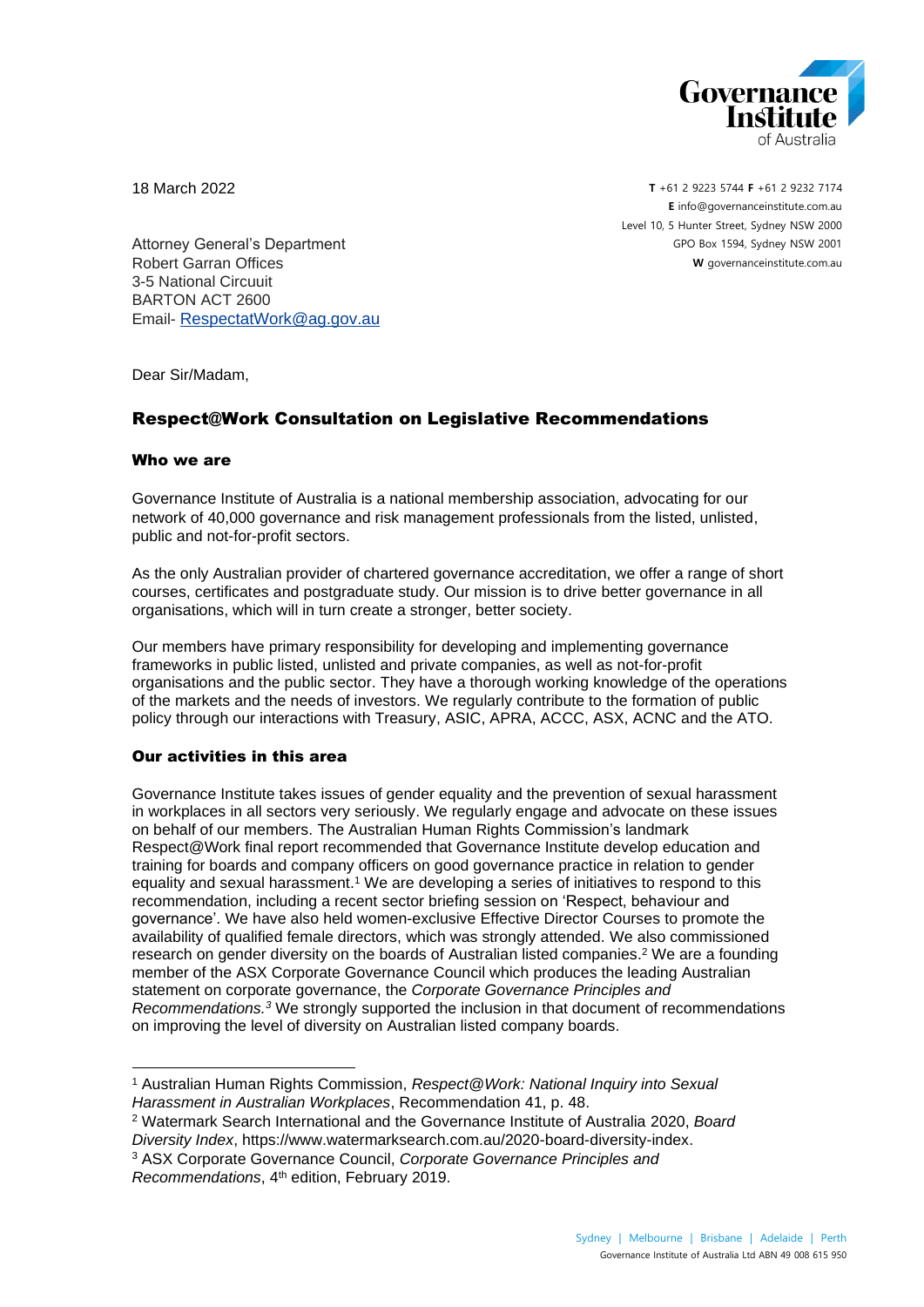Governance Institute has participated in the consultation *Respect@Work – Options to progress*  further legislative recommendations through the Citizen Space survey.

We commend the Government and the Australian Human Rights Commission for their work to address sexual harassment in workplaces.

## Key issues

- Our members support amending the Sex Discrimination Act to prohibit the creation or facilitation of a hostile work environment on the basis of sex. This amendment would be an important step in aligning the Sex Discrimination Act with the existing work, health and safety regulatory framework.
- Our members strong preference is to see harmonisation, across jurisdictions, and greater clarity around sexual harassment laws, supported by appropriate guidance.
- Governance Institute considers culture is the sum of an organisation's shared values, principles and behaviours. In our members' experience, cultural problems are often the systemic cause of workplace issues. Cultural change is driven by leaders at the top of an organisation. Governance Institute's 2017 joint guidance on culture makes it clear that boards are responsible for 'setting the tone from the top', including by 'modelling the firm's desired behaviours and values when interacting with management and staff'. Even with the best policies, procedures and oversight mechanisms in place, workplace issues will persist in the absence of demonstrated, visible leadership. It is crucial for leaders to model the culture they wish to see. Values need to be lived and codes of conduct must be supported by actions. Directors, senior management and other leaders must take ownership of these issues not only by supporting practical and systemic reforms, but personally as well, by setting the right example for their staff. The creation of workplaces that are not hostile is the responsibility of all, but must be lead from the top of the organisation.
- Our members in principle support introducing a positive duty through the Sex Discrimination Act. However, they would like greater clarity about the positive duty to enable them to consider the practical implications for companies and other organisations.
- Education, building capacity across industries and the establishment of accreditation frameworks are additional important steps to addressing this issue. Our members consider that preventative measures are preferable to the need for enforcement after the event. Where possible, it would be useful to form cross agency and sectoral working groups and centres of knowledge and expertise on the prevention of sexual harassment in Australian workplaces.
- Our members support a hybrid model for enforcing the positive duty. This model would address individual complaints through alternative dispute resolution mechanisms and the court system. It would address systemic complaints through a responsible regulator with powers to investigate a suspected contravention of the positive duty that is serious in nature, relates to a class or group of persons and cannot reasonably be expected to be resolved by dispute resolution.
- If the Government chooses to appoint a specialist regulator it must be properly resourced and funded with qualified and trained staff, so that matters can be resolved quickly, efficiently and fairly.
- The responsible regulator's powers in relation to sexual harassment should be limited to discrimination under the Sex Discrimination Act- for example, discrimination on the ground of sex, sex-based harassment and sexual harassment, not discrimination regulated by other legislation.